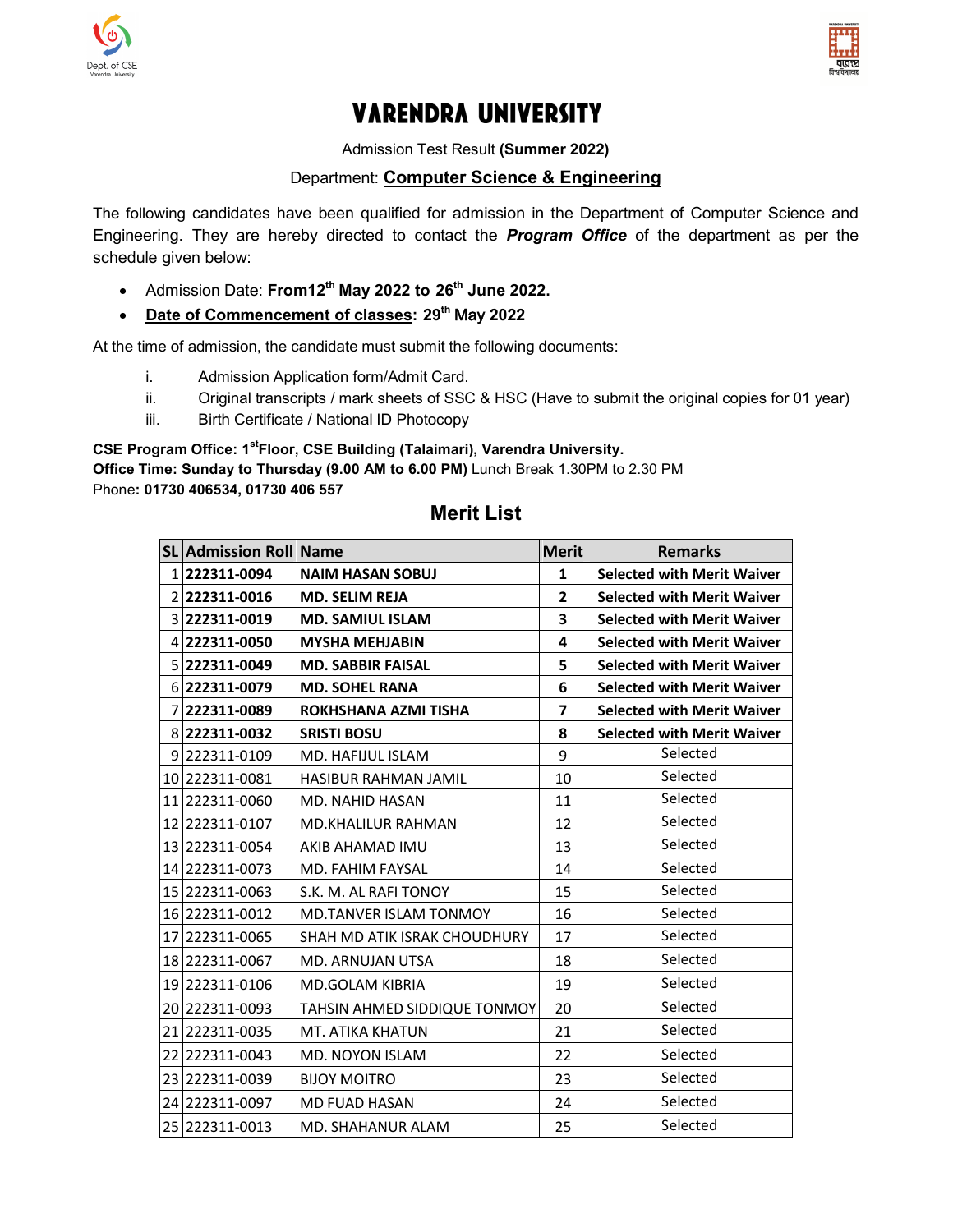



| varendra University | 26 222311-0080 | MD. ABU SAYEM           | 26 | Selected |
|---------------------|----------------|-------------------------|----|----------|
|                     | 27 222311-0088 | FE-INNAL JANNATI IQRA   | 27 | Selected |
|                     | 28 222311-0034 | MD. ABDULLAH AL SIFAT   | 28 | Selected |
|                     | 29 222311-0070 | MD. SHAHIN AKHTAR RUPOM | 29 | Selected |
|                     | 30 222311-0074 | <b>TANNI KHATUN</b>     | 30 | Selected |
|                     | 31 222311-0048 | ASADUZZAMAN             | 31 | Selected |
|                     | 32 222311-0055 | SABBIR AHMED BIPU       | 32 | Selected |
|                     | 33 222311-0091 | MD. MEHEDI HASAN OLY    | 33 | Selected |
|                     | 34 222311-0058 | MD. SAMIUN NOBI         | 34 | Selected |
|                     | 35 222311-0053 | MD. ISMAIL HOSEN SOMRAT | 35 | Selected |
|                     | 36 222311-0069 | MST. MANSURA BANU       | 36 | Selected |
|                     | 37 222311-0066 | MD. RIDWANUL ISLAM      | 37 | Selected |
|                     | 38 222311-0062 | MD. FAHIM RAHMAN        | 38 | Selected |
|                     | 39 222311-0057 | <b>TOUHIDUL ISLAM</b>   | 39 | Selected |
|                     | 40 222311-0024 | MD RAZU ISLAM           | 40 | Selected |
|                     | 41 222311-0009 | MD. ROBUL HASAN MURSHED | 41 | Selected |
|                     | 42 222311-0021 | KATAMUN JANNAT          | 42 | Selected |
|                     | 43 222311-0007 | ABDULLA AL WALID        | 43 | Selected |
|                     | 44 222311-0020 | MD. RATAN ALI           | 44 | Selected |
|                     | 45 222311-0068 | MD. ABU HANIF           | 45 | Selected |
|                     | 46 222311-0075 | MD. ABU SAJAD SAYEM     | 46 | Selected |
|                     | 47 222311-0064 | RIAD MOONTASHIR OPU     | 47 | Selected |
|                     | 48 222311-0104 | MD. FAISAL AHMMED       | 48 | Selected |
|                     | 49 222311-0095 | SAIMA AKTER             | 49 | Selected |
|                     | 50 222311-0059 | MD. TOUFIQUZZAMAN       | 50 | Selected |
|                     | 51 222311-0008 | <b>MD. ROWNAK AMIN</b>  | 51 | Selected |
|                     | 52 222311-0038 | MD ABDUL KADER BORSA    | 52 | Selected |
|                     | 53 222311-0030 | <b>RUDRA SARKER</b>     | 53 | Selected |
|                     | 54 222311-0018 | MD. ZUNAED REZA         | 54 | Selected |
|                     | 55 222311-0090 | MD.NAHID HASAN ROMAN    | 55 | Selected |
|                     | 56 222311-0031 | <b>TAJBIR AHMED</b>     | 56 | Selected |
|                     | 57 222311-0083 | <b>JALISHA HAQUE</b>    | 57 | Selected |
|                     | 58 222311-0010 | AL-SAROWER HOSSIN       | 58 | Selected |
|                     | 59 222311-0085 | MD MOSHIUR RAHMAN       | 59 | Selected |
|                     | 60 222311-0084 | MD. SHIHAB SHAKH        | 60 | Selected |
|                     | 61 222311-0015 | <b>HRIDOY ALIF</b>      | 61 | Selected |
|                     | 62 222311-0061 | MEHEDI HASAN HASAN      | 62 | Selected |
|                     | 63 222311-0044 | MD. DARUNNYEM BAPPY     | 63 | Selected |
|                     | 64 222311-0077 | <b>OMAR FARUK KHAN</b>  | 64 | Selected |
|                     | 65 222311-0096 | MD. ASADUZZAMAN ANIK    | 65 | Selected |
|                     | 66 222311-0105 | <b>HUMAIRA</b>          | 66 | Selected |
|                     | 67 222311-0051 | FAHIM RAHMAN PROTTAY    | 67 | Selected |
|                     | 68 222311-0082 | M. A SHAHRIAR ISLAM     | 68 | Selected |
|                     | 69 222311-0056 | SAMIN SADMAN KHAN       | 69 | Selected |
|                     | 70 222311-0025 | MD. JUBAER-AL-MAMUN     | 70 | Selected |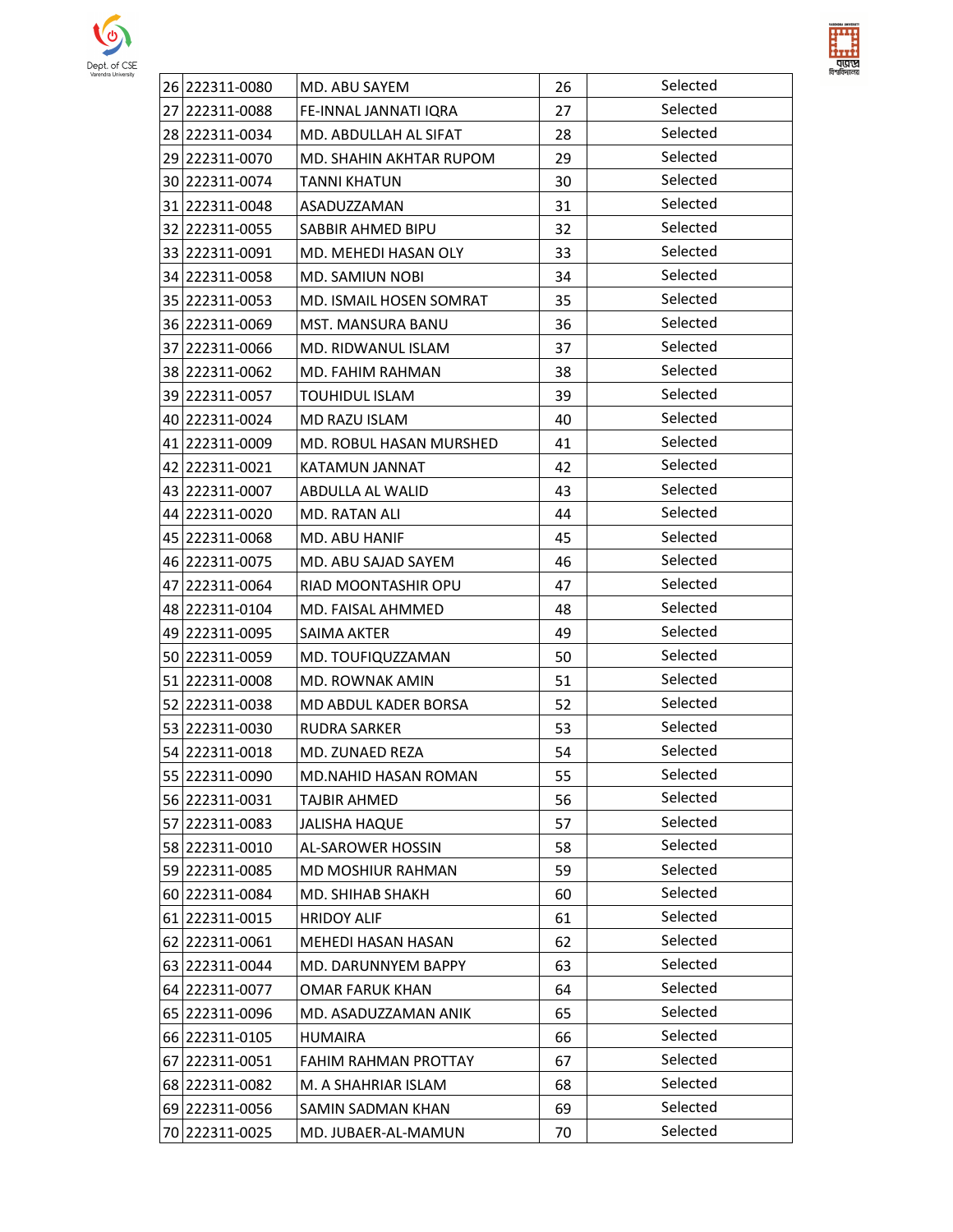



| Varendra University | 71 222311-0101 | MD. TUSAR AHMED                | 71 | Selected |
|---------------------|----------------|--------------------------------|----|----------|
|                     | 72 222311-0078 | <b>ATIK HASAN</b>              | 72 | Selected |
|                     | 73 222311-0110 | MD.PARVEZ                      | 73 | Selected |
|                     | 74 222311-0042 | MD. MOSTAFIZUR RAHMAN KHAN     | 74 | Selected |
|                     | 75 222311-0006 | <b>SHUSMITA MUKHERJEE TULI</b> | 75 | Waiting  |
|                     | 76 222311-0103 | <b>MOST. ISRAT NAHER</b>       | 76 | Waiting  |
|                     | 77 222311-0087 | MD. MASUM REZA                 | 77 | Waiting  |

# **Direct Admission (GPA 5 both in SSC and HSC)**

| <b>SL No</b>   | <b>Admission Roll</b> | <b>Name</b>                |
|----------------|-----------------------|----------------------------|
| 1              | 222311-0014           | MST. SABRINA AKTER MAYA    |
| 2              | 222311-0017           | NUSRAT JAHAN OLIA          |
| 3              | 222311-0022           | <b>JABIN TASMIN MIM</b>    |
| $\overline{4}$ | 222311-0023           | MD. SHAKIUL ALAM KAFI      |
| 5              | 222311-0026           | PALLABI KARMAKER           |
| 6              | 222311-0028           | KEYA RANI MONDAL           |
| 7              | 222311-0029           | <b>MD OBAIDULLAH</b>       |
| 8              | 222311-0036           | <b>MST. MOSTARI KHATUN</b> |
| 9              | 222311-0037           | <b>MST. SHIRIN SHILA</b>   |
| 10             | 222311-0040           | S. M. ASHIQUL HAQUE        |
| 11             | 222311-0041           | RABEYA AKTER               |
| 12             | 222311-0045           | MD. IMTIAZ AHMED AKASH     |
| 13             | 222311-0047           | MST.FAHMIDA AKTER          |
| 14             | 222311-0071           | NISHITH CHANDRA SAHA       |
| 15             | 222311-0092           | <b>MD. RUPOK KHAN</b>      |
| 16             | 222311-0098           | MST. MONIRA KHATUN         |
| 17             | 222311-0099           | <b>SAGOR ALI</b>           |
| 18             | 222311-0100           | MD. ZAHIDUL ISLAM ZIHAD    |
| 19             | 222311-0102           | MD. ATIK                   |
| 20             | 222311-0108           | <b>BIJOY KUMAR</b>         |
| 21             | 222311-0111           | MD. SHAKHAWAT ZAMAN JOY    |

Md. Khademul Islam Molla<br>Coordinator<br>Department of CSE<br>Varendra University<br>11-05-2022

------------------------------------------------------- **Prof. Dr. Md. Khademul Islam Molla Coordinator Department of CSE Varendra University**